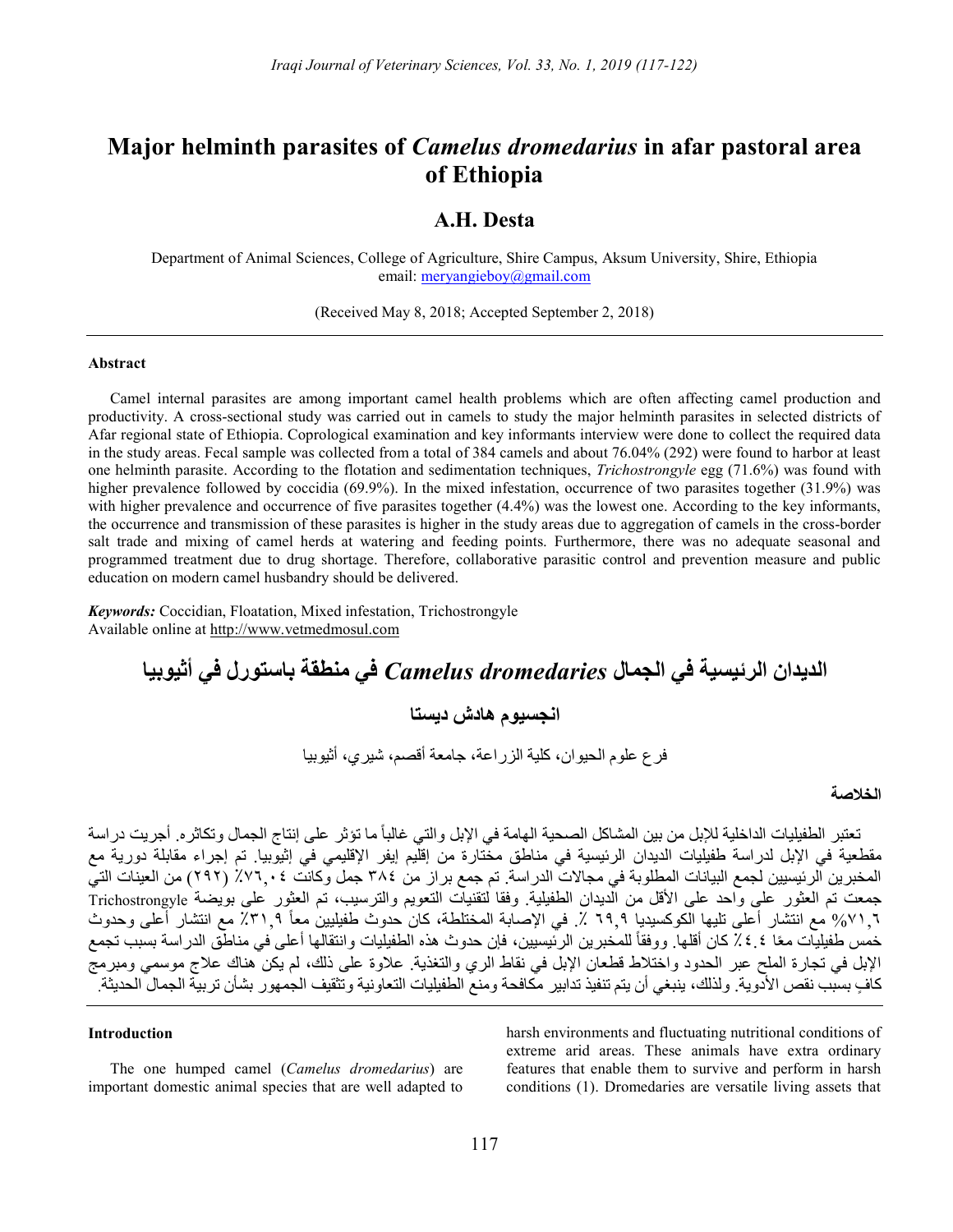ensure food security and also serve as means of transportation and draught power in the pastoral areas (2,3). Among the world, Africa hosts 80% population of dromedary in which 63% attributed to east Africa (4).

Camels are among the huge livestock resources in Ethiopia. It inhabits the arid and semi-arid areas of the country that constitute more than 60% of the total area and home for millions of pastoral and agro pastoral communities. The Eastern and Southern part of the country namely, Afar, Somalia and Borena are the major areas where camel husbandry is widely practiced. In this area, the livelihood of pastoral communities is certainly ensured by dromedaries (5).

The camels play an important role in the subsistence economy of the Ethiopian pastoral society by providing milk, meat and it is also as sole source of transportation as well as socio-cultural aspects such as prestige, compensation, dowry etc. Pathogenic diseases, poor nutrition and traditional management systems as well as lack of veterinary services have hampered their full utilization, despite the importance of dromedary in the semi-arid and arid areas where the environment is harsh and hostile  $(6)$ .

Camel helminth parasites are among the important camel health problems which are often affecting camel production and productivity (7). Gastrointestinal helminthes cause losses through morbidity and hidden effects on feed intake, efficiency of nutrient utilization and growth rate of young animals. As a result, it leads to reduction in productivity and performance of the infested animal (6).

Helminthic infections of camels' gastrointestinal tract are classified into two groups as common and occasional. A number of helminths are camel specific, but some are also common to other hosts, especially domestic ruminants and wild animals (8). Camel specific nematodes are included; Haemonchus longisipes, Nematodirus Mauritanicus, Nematodirus dromedarii but most of camel nematodes are also common to sheep and goats, like Trichostrongylus prololurus, Tichostronglus vitrinus, Ostertagia mongolica, Nematodirus spathiger, Oesophagostomum venulosum Trichuris species, hydatid cysts (9). They inhabit the camel's intestines and can cause diarrhea. The cysts occur in the liver and lungs, can grow slowly and cause pressure on the organs that gradually increases causing injury from the inside (10).

 Gastrointestinal parasites, may assume much more significant role in camel husbandry because parasites not only reduce the productivity and performance of camels but also predispose to other infectious diseases. Knowledge on camel husbandry management and parasitic diseases control is still very unreliable and insufficient (7). Therefore, the objectives of this study were to identify and determine the prevalence, types of parasitism and seasonal

occurrence of major helminth parasites of camels in Afar pastoral area of Ethiopia.

## Material and methods

# Description of study areas

Afar regional state is located in the Great Rift Valley, comprising semi-arid range land in northeastern Ethiopia. According to regional estimates the livestock population of Afar is about 10.12 million TLU and out of this about 859,580 (8.5%) are camels. The Afar Regional State has five administrative zones, which are further subdivided into 32 districts. Pastoralism and agro- pastoralism are the two major livelihood ways practiced in the region. The population of the region is estimated to be about 1.2 million of which 90% are pastoralists and 10% agro-pastoral. The altitude of the region ranges from 120 m below sea level to 1500 m above sea level. Temperatures vary from 20 <sup>º</sup>C in higher elevations to 48 °C in lower elevations. Rainfall is bi-modal throughout the region with a mean annual rainfall below 500 mm in the semi-arid western escarpments and decreasing to 150 mm in the arid zones to the east (11). The study was conducted in three purposively selected districts of two zones. Namely: Aba'ala and Berhale of Kilebeti Resu (zone two) and Dubti district of AwsiResu (zone one).

# Study population

The approximate camel populations in Aba'ala, Berhale and Dubti districts are 28,834; 13,366 and 5966, respectively which were considered as study population (11). Individuals with age of 18 years and above were considered for the interview. The target group for the key informants interview were salt merchants, animal health professionals and camel owners.

## Study design

A cross-sectional study design was conducted from September to January, 2016.

## Sampling methods and sample size

Three districts were selected purposively; Aba'ala and Berhale due to the presence of camel movement cross border to other regions, line of salt trade and camel population and Dubti district due to easier accessibility. Pastoral association/PA is the lowest level of administration in the districts and there are 11 PAs (6 agro-pastoralists and 5 pastoralists) in Aba'ala, 9 PAs (6 agro-pastoralist and 3 pastoralists) in Berhale and 15 Pas (4 towns, 8 agropastoralists and 3 pastoralists) in Dubti district. About 30% of the PAs in each of the districts were considered representative to the district and included in the study on the basis of feasibility. Hence, four PAs from Aba'ala, three PAs from Berhale and five Pas from Dubti were selected randomly.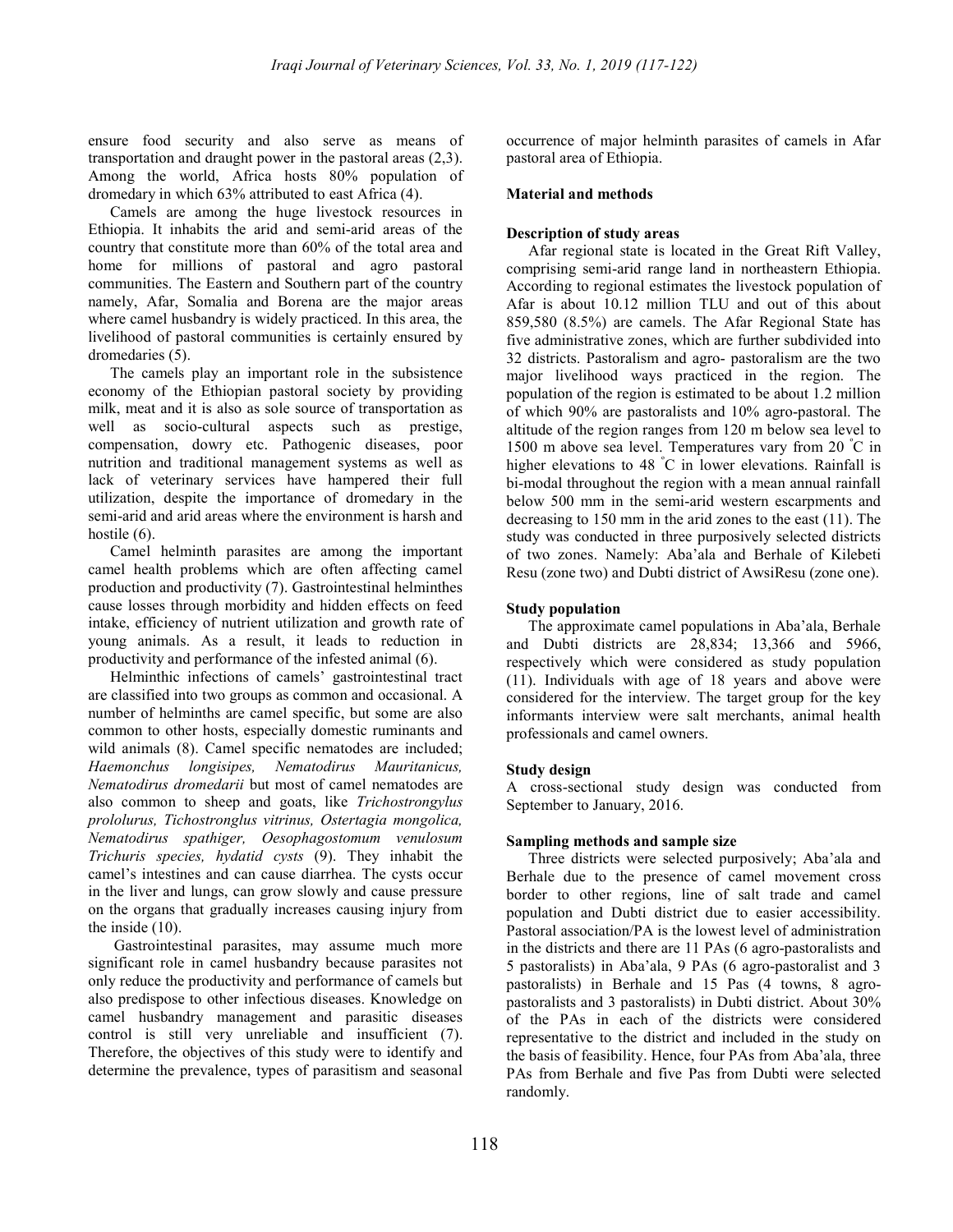Since there was no previous year's prevalence of major external and helminth parasitosis in the districts, the average expected prevalence was assumed to be 50% for the areas within 95% Confidence Interval (CI) at 5% desired accuracy and using the formula employed by Thrusfield (12) to calculate sample size (n) is as follows:

$$
n = \frac{1.962 \times P_{ex} \times (1-P_{ex})}{d^2}
$$

Where  $n =$  sample size,  $d =$  desired absolute precision (0.05),  $P_{ex}$  = expected prevalence (50%), thus the desired sample size for  $P_{ex} = 0.5$  is n = 384. A total of 384 camels were considered for the study. Based on their total camel population for each study districts, 230 samples were collected from Aba'ala, 106 samples from Berhale and 48 samples from Dubti districts. Demeke (13) reported the average herd size in the pastoralist area to be 14 animals, hence,  $384/14 \approx 28$  herds are required. However, to increase sampling distribution level the number of herds is doubled to get the required sample size. Hence, a total of 56 (28x2) herds from three districts were considered and 34 camel herds from Aba'ala, 15 herds from Berhale and 7 herds from Dubti district were randomly selected according to their camel populations to get the required sample size. An individual camel from each randomly selected herd was sampled proportionally based on the number of camels found in that herd using the systematic random sampling technique on the spot. In addition, about 108 herd owners and salt merchants and around 32 animal health professionals in the health centers of the study areas were considered for the key informants interview.

## Study methodology and data collection Coprological examination

Fecal samples were collected from the rectum of camels in the morning using plastic bottles for the presence of gastrointestinal parasite eggs. Fecal samples were collected during dry and wet/minor rainy seasons, respectively and stored at 4° C until laboratory analysis. A floatation and sedimentation technique were used to identify the eggs of helminth parasites. Morphological differentiation was based on microscopic appearance of the eggs encountered and compared to those in standard texts, micrographs and literatures. A sample collection format was also prepared and the history of the individual camels such as age, sex, body condition score and other characteristics were recorded while taking sample. The age of camels was classified as young (6 months - 4 years), adult (above 4 years) and body condition score of the camels during sampling was evaluated and categorized based on the characteristics set by Faye and Bengoumi (14). According to these authors, body condition score of dromedaries range from 5 (excellent) to 0 (very poor).

#### Key informants interview

Selected informants were interviewed about the camel husbandry and management practices and risk factors for occurrence and transmission of helminth parasites between and among camel herds.

#### Data management and statistical analysis

The data were summarized, compiled and after coding stored in Microsoft Excel 2007 spread sheet and transferred to SPSS® Version 20 for statistical analysis. Descriptive and analytic statistics was computed using software SPSS<sup>®</sup> Version 20. Logistic regression analysis was employed to see the association of risk factors with that of parasite infestation. The degree of association was computed using Odds Ratio (OR) and 95% confidence interval (CI) (12).

## Results

Fecal sample was collected from a total of 384 camels and about 76.04% (n=292) were found to harbor at least one helminth parasite. None of the risk factors considered has statistically significant association (P>0.05) with the parasitism according to the logistic regression analysis (Table 1).

According to the flotation and sedimentation techniques, Trichostrongyle egg (71.6%) was found with higher prevalence followed by coccidia (69.9%) (Table 2).

In the mixed infestation, occurrence of two parasites together (31.9%) was with higher prevalence and occurrence of five parasites together (4.4%) was the lowest one (Table 3).

#### Key informants interview

All of the respondents (100%) said that camel helminth parasitism is a common problem on camel health and productivity in the study areas. They said that these conditions decrease the camel performance due to stress and other associated illness in the animal. According to the respondents, the risk factors for the parasitic infestation of camels are salt trade line between neighboring regions in Aba'ala and Berahle districts, mixing of camels at feeding and watering points, seasonal variation, poor husbandry and management practices. They also said once a camel is infested with parasites, it has a great chance to become diseased with other complications and infections.

All of the animal health professionals (100%) said that the helminth parasitism has impacts on camel productivity and health. They also told that there are some drugs such as albendazole and ivermectin that helps to treat the camel parasitosis in the district clinics. However, there is drug shortage that hinders to undergo programmed and seasonal deworming in the areas.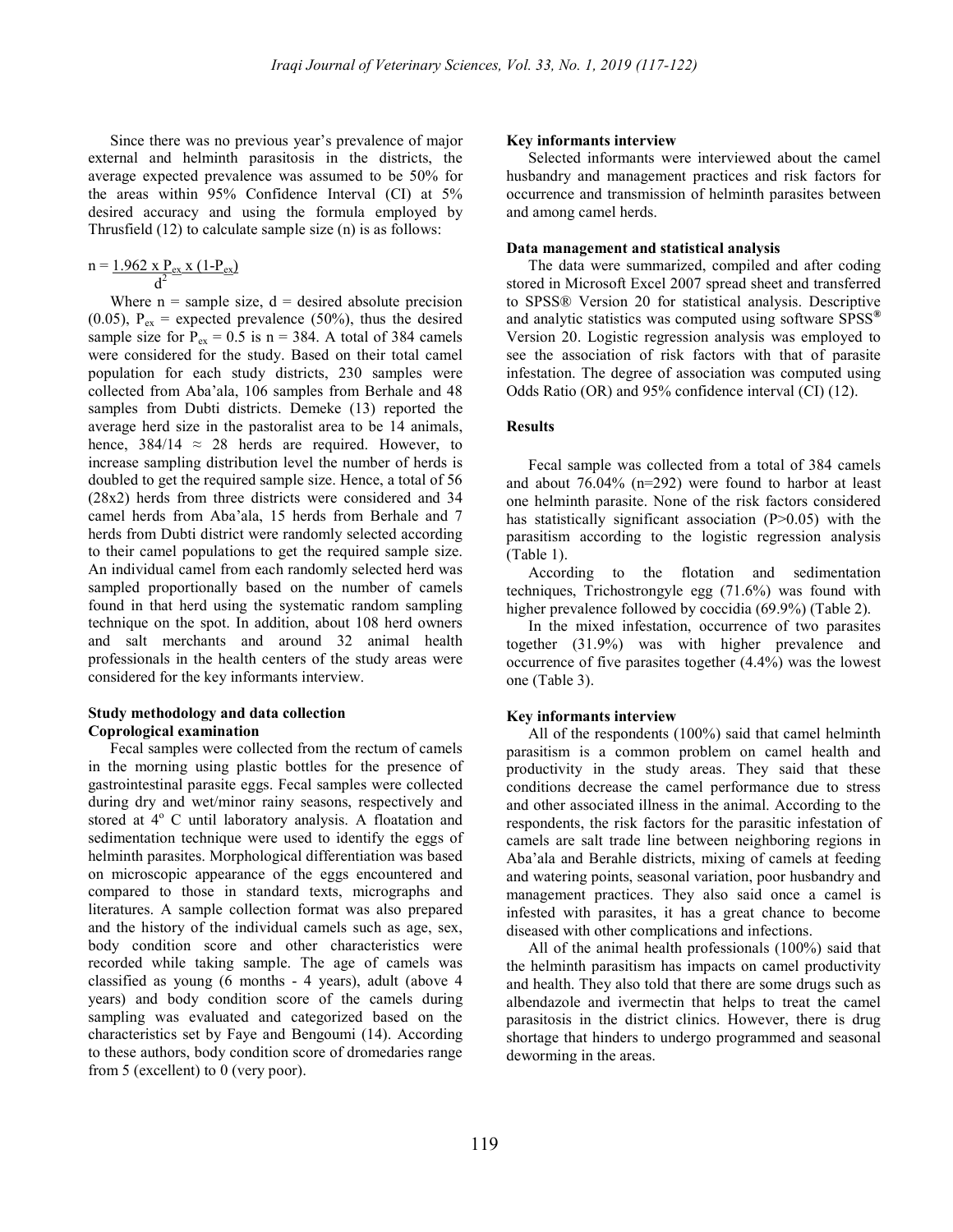| Risk factor          | Category       | No examined | Positive $(\% )$ | OR (95% CI)         | P-value |
|----------------------|----------------|-------------|------------------|---------------------|---------|
| District             | Aba'ala        | 230         | 169(73.5)        |                     |         |
|                      | Berahle        | 106         | 84 (79.2)        | $1.58(0.72 - 3.48)$ | 0.25    |
|                      | Dubti          | 48          | 39(81.2)         | $1.13(0.47 - 2.71)$ | 0.78    |
| <b>Sex</b>           | Male           | 132         | 104(78.8)        |                     |         |
|                      | Female         | 252         | 188 (74.6)       | $0.76(0.46 - 1.28)$ | 0.30    |
| Age                  | $\leq$ 4 years | 161         | 119 (73.9)       |                     |         |
|                      | >4 years       | 223         | 173 (77.6)       | $1.23(0.76-1.98)$   | 0.40    |
| Body condition score | Good           | 75          | 58 (77.4)        |                     |         |
|                      | Fair           | 197         | 152 (77.2)       | $0.75(0.37-1.50)$   | 0.41    |
|                      | Poor           | 112         | 82(73.2)         | $0.76(0.44-1.31)$   | 0.33    |
| Season               | Dry            | 192         | 141 (73.4)       |                     |         |
|                      | Rainy          | 192         | 151 (78.6)       | $1.35(0.84 - 2.17)$ | 0.22    |

Table 1: Multivariable logistic regression analysis of risk factors with helminth parasitism

Table 2: Prevalence of major camel helminth parasites in selected districts of Afar region

| Parasites | Genera             | Season |       |       |                    |
|-----------|--------------------|--------|-------|-------|--------------------|
|           |                    | Dry    | Rainv | Total | Prevalence $(\% )$ |
| Nematodes | Trichostrongylus   | 97     | 112   | 209   | 71.6               |
|           | Strongyles         | 87     | 95    | 182   | 62.3               |
|           | Strongloides       | 41     | 30    | 71    | 24.3               |
|           | <b>Nematodirus</b> | 51     | 64    | 115   | 39.4               |
|           | <b>Trichuris</b>   | 37     | 26    | 63    | 21.6               |
| Trematode | Paramphystomum     | 38     | 60    | 98    | 33.6               |
| Cestode   | Moniezia           | 26     | 30    | 56    | 19.2               |
| Protozoa  | Coccidia           | 89     | 115   | 204   | 69.9               |

Table 3: Prevalence of camel helminth parasites with single and mixed infestation

| Infestation type | Parasites        | Prevalence (%) |  |
|------------------|------------------|----------------|--|
|                  | Trichostrongylus | 37(12.8)       |  |
|                  | Strongyles       | 13(4.4)        |  |
|                  | Nematodirus      | 8(2.7)         |  |
| Single           | Paramphystomum   | 5(1.7)         |  |
|                  | Moniezia         | 2(0.7)         |  |
|                  | Coccidia         | 28(9.6)        |  |
| Mixed            | Two parasites    | 93(31.9)       |  |
|                  | Three parasites  | 57(19.5)       |  |
|                  | Four parasites   | 32(10.9)       |  |
|                  | Five parasites   | 17(5.8)        |  |
| Total            |                  | 292(100)       |  |

#### **Discussion**

Fecal sample was collected from a total of 384 camels and about 292 (76.04%) were found to harbor at least one helminth parasite. This overall prevalence of camel helminth parasites is in agreement with the findings of Borji et al. (7) and Anvari-Tafti et al. (15) in Iran, Bekele (6) in eastern Ethiopia, Mahmuda et al. (16) in Sokoto Nigeria and Kasahun et al. (17) in Yabello district of Ethiopia who reported 75.1% and 81.3 %, 75%, 78% and 80.7%, respectively. However, it is relatively lower than the reports of Sharif et al. (18) in Jordan, Tekle and Abede (19) in Borena Ethiopia, Aboma et al. (20) in camel slaughtered in Addis Ababa abattoir and Bamaiyi and Kalu (21) in Nigeria who reported 98%, 96.9%, 95.6% and 92.4%, respectively. In contrast, it is greater than the prevalence report of Kamani et al. (22) who reported 68.9% in Nigeria. This variation in prevalence will be due to difference in season of sample collection, management and husbandry practices, agro-climatic conditions, accessibility to veterinary service and deworming programs in the areas (17,23,24). In this study, a relatively higher prevalence of helminth parasites was recorded because of traditional husbandry practices, inaccessibility to veterinary services and inadequate seasonal and programmed deworming scheme in the areas.

District, sex, age, body condition and season of sample collection were the risk factors considered to assess the association with the occurrence of helminth parasites however according to the logistic regression analysis, none of the risk factors considered has statistically significant association  $(P>0.05)$  with the parasitism. This could be due to the relatively higher prevalence recorded in which a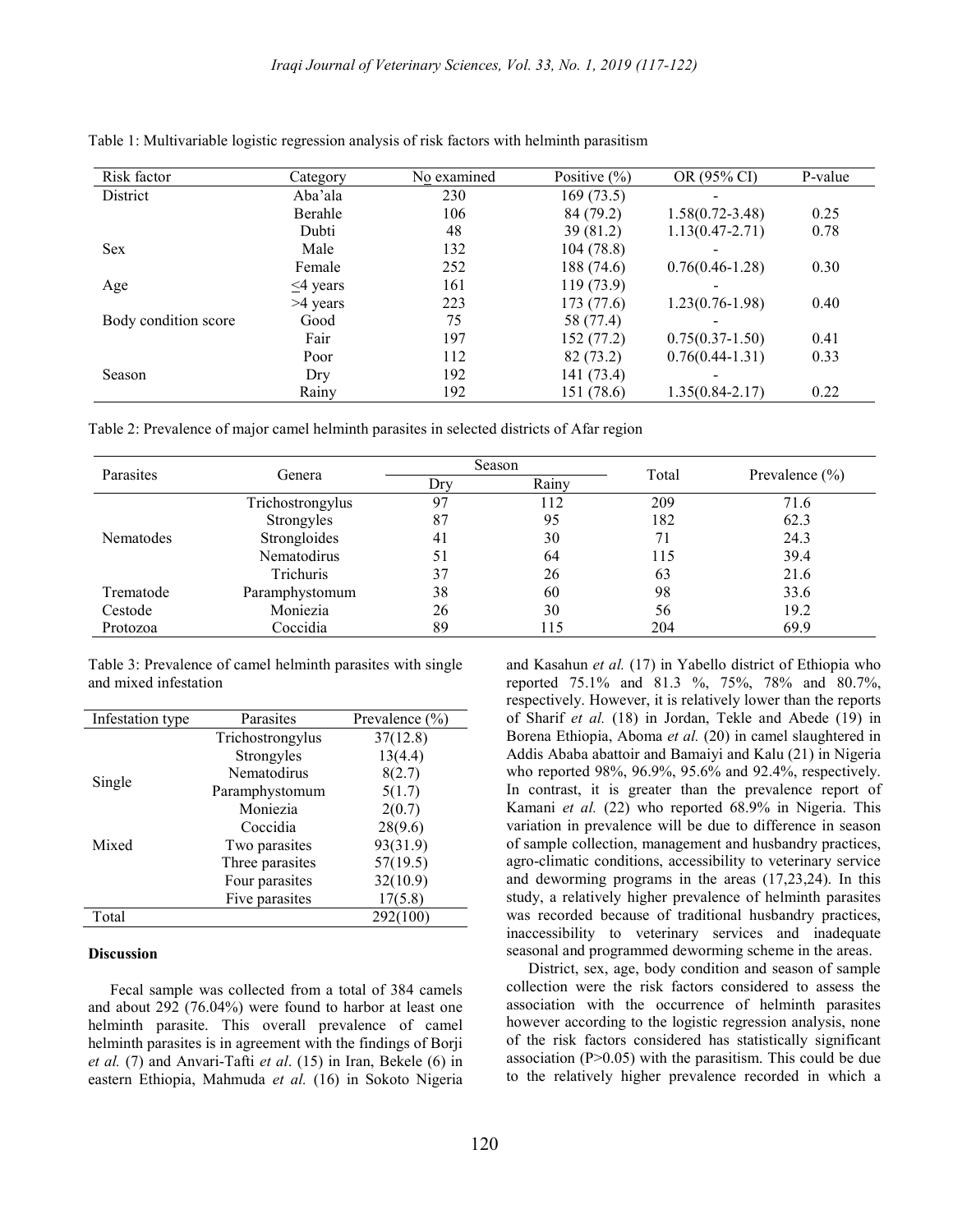small figure difference between risk factor categories did not create significant association during analysis.

In this coprological study, about eight genera of internal parasites namely Trichostrongylus (71.6%), Strongylus (62.3%), Strongyloides (24.3%), Nematodirus (39.4%) and Trichuris (21.6%) classified as Nematodes; Paramphystomum (33.6%) classified as Trematode; Moniezia (19.2%) classified as Cestode and Coccidia (69.9%) classified as Protozoa were identified based on egg morphology.

According to this study, Trichostrongyle egg was found with higher prevalence which is in agreement with the finding of Kasahun et al (17). Out of the 292 infested camels, 78.8% were infested by Nematodes which is in agreement with the findings of Mahmuda et al (16) who reported 80.6% Nematode infestation. In addition, about 31.9% single infestation and 68.1% mixed infestation of two genera and above concurrently was recorded in this study. The single infestation is higher and the mixed infestation is lower than the reports recorded by different authors (6,17,25,26). The impact of parasitic infestation on camel productivity and health are due to loss of appetite, body condition loss and emaciation, wasting disease, milk drop and stress. These conditions become serious especially in lactating she camels and young animals.

#### Conclusion

Relatively higher prevalence of camel helminth parasites was recorded in the study areas. The helminth parasites identified were majorly classified under nematodes having Trichostrongyle species with higher level of occurrence. Moreover, Paramphistomaum as Trematode, Moniezia as cestode and Coocidia as protozoa were identified as single and mixed infestation in the study areas. According to the key informants, the occurrence and transmission of parasites is higher in the study areas due to cross border salt trade and mixing of camel herds at watering and feeding points. In addition, there is loss of body condition, loss of production and complication with other infectious disease in the camels due to the parasitic infestation. There was no adequate seasonal and programmed treatment due to drug shortage. Therefore, prevention and control of parasites has to be done starting from the sources and vehicles of transmission of internal parasites, seasonal and programmed deworming schemes should be implemented and public education on modern camel husbandry and prevention of camel parasites should be provided.

#### Acknowledgements

The author would like to acknowledge Samara University for the research fund granted to this study and a special appreciation and gratitude goes to the Pastoral Agriculture and Rural development office of the study districts of Afar region for their valuable support in providing the required data and materials in need. Moreover, the author is grateful to animal health professionals of the districts for their support during sample collection.

#### References

- 1. Teka T. The dromedaries in eastern African countries. Nomad People. 1991;29:3-9.
- 2. Yagil R. The desert camel: Comparative physiological adaptation. Basel Karger.1985:163.
- 3. Higgins AJ, Allen WR, Mayhew IG, Snow DH Wade JF. An introduction to the camel in health and disease. In: Proceeding of the First International Camel Conference. R and W Publications Ltd: New Market, London;1992. p. 17-19.
- 4. Wilson FT. The Tropical Agriculturist. Camels. Macmillan Education Ltd. London;1998. p. 1-130.
- 5. Abebe D. Pastoralism and pastoral production system. In: Proceeding of the Ethiopian Society of Animal Production (ESAP). August 2000. Addis Ababa, Ethiopia;2000. p. 1-5.
- 6. Bekele T. Epidemiological studies on gastrointestinal helminthes of dromedary (Camelus dromedarius) in semi-arid lands of eastern Ethiopia. Vet Parasitol. 2002;105:139-52.
- 7. Borji H, Razmi G, Movassaghi AR, Naghibi AG, Maleki M. A study on gastrointestinal helminths of camels in Mashhad abattoir Iran. Iranian J Vet Res. 2010;11:174-179.
- 8. Wernery U, Kadden R. Infectious diseases in camelids. 2<sup>nd</sup> ed. Berlin: Black well Science; 2002.
- 9. Banaja AA, Ghadour AM. A review of parasites of camels (Camelus dromedaries) in Saudi Arabia. J King Abdulaziz Univ Sci. 1994;6:75- 86.
- 10. Shawan W. Common intestinal parasite of camels. Vet Pet Health. 2011.
- 11. CSA (Central Statistical Agency). Human and animal population census in Ethiopia. Addis Ababa, Ethiopia; 2012.
- 12. Thrusfield M. Veterinary Epidemiology. 2<sup>nd</sup> ed. London: Blackwell Science Ltd; 2005. 178-198 p.
- 13. Demeke G. Prevalence of camel trypanosomes and factors associated with the disease occurrence in Liben district, Borena Zone, Ethiopia [master's thesis]. Berlin: Free University of Berlin, Ethiopia; 1998.
- 14. Faye B, Bengoumi M. Assessment of body condition and body composition in camel by barymetric measurements. J Camel Prac Res. 2006;13:67-72.
- 15. Anvari-Tafti M, Sazmand AS, Hekmatimoghaddam S, Moobedi I. Gastrointestinal helminths of camels (Camelus dromedarius) in center of Iran. Trop Biomed. 2013;30(1):56–61.
- 16. Mahmuda A, Mohammed AA, Alayande MO, Habila YI, Lawal MD, Usman M, Raji AA, Saidu B, Yahaya MS, Suleiman N. Prevalence and distribution of gastrointestinal parasites of working camels in Sokoto metropolis. Vet World. 2014;7:108-112.
- 17. Kasahun D, Fikadu A, Ayalew N, Teka F. Prevalence of Gastrointestinal Parasites and Efficacy of Anthelmintics Against Nematodes in Camels in Yabello District, Southern Ethiopia. Acta Parasitol Glob. 2014;5(3):223-231.